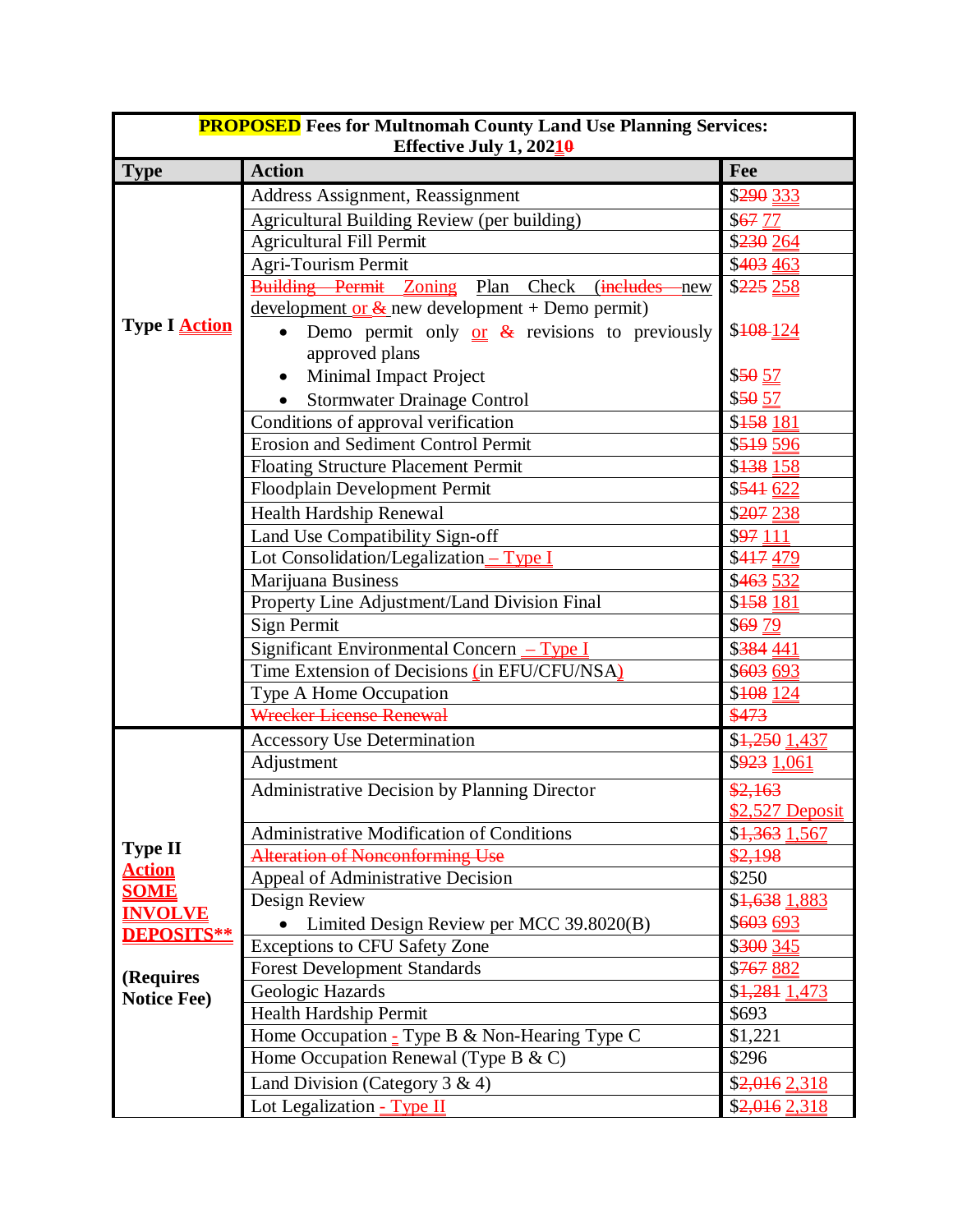|                                  | Lot of Exception                                                                                             | \$300 345          |
|----------------------------------|--------------------------------------------------------------------------------------------------------------|--------------------|
|                                  | Lot of Record/Legal Parcel Determination (per LOR Lot of                                                     | \$990              |
|                                  | Record / Legal Parcel requested)                                                                             |                    |
|                                  | National Scenic Area Expedited Review                                                                        | \$397 456          |
|                                  | National Scenic Area Major Variance                                                                          | $$4,454$ 1,672     |
|                                  | National Scenic Area Minor Variance (No Hearing)                                                             | \$923-1,061        |
|                                  | National Scenic Area Site Review                                                                             | \$2,044-2,350      |
|                                  | <b>New Forest Dwelling</b>                                                                                   | \$3,414 3,926      |
|                                  | Non-conforming Use                                                                                           | \$2,198            |
|                                  |                                                                                                              | \$2,527 Deposit    |
|                                  | Property Line Adjustment                                                                                     | \$1,411 1,622      |
|                                  | Replat                                                                                                       | \$2,016 2,318      |
|                                  | Significant Environmental Concern (per SEC permit)                                                           | \$1,269 1,459      |
|                                  | <b>Temporary Permit</b>                                                                                      | \$438 503          |
|                                  | Time Extension (Not in EFU/CFU/NSA)                                                                          | \$759 872          |
|                                  | Willamette River Greenway                                                                                    | \$2,163 2,487      |
|                                  | Conditional Use (Including Community Service Use)**                                                          | \$3,204 3,684      |
|                                  | Conditional Use $\frac{1}{2}$ Type C Home Occupation**                                                       | \$2,000 3,684      |
| <b>Type III</b><br><b>Action</b> | Land Division (Category 1 & $2^{**}$                                                                         | \$3,204 3,684      |
| DEPOSITS**                       | National Scenic Area Conditional Use**                                                                       | \$3,204 3,684      |
| (Requires                        | Other Hearing Case**                                                                                         | \$3,204 3,684      |
| <b>Notice Fee)</b>               | Planned Development**                                                                                        | \$3,204 3,684      |
|                                  | Regional Sanitary Landfill**                                                                                 | \$3,204 3,684      |
|                                  | Variance - Hearing (includes NSA)**                                                                          | \$3,204 3,684      |
| <b>Type IV</b>                   | Legislative or Quasi-Judicial Plan Revision**                                                                | $$5,000$ $5,750$   |
| <b>Action</b>                    | Legislative or Quasi-Judicial Zone Change**                                                                  | \$5,000 5,750      |
| DEPOSITS**                       |                                                                                                              |                    |
| (Requires                        |                                                                                                              |                    |
| <b>Notice Fee)</b>               |                                                                                                              |                    |
|                                  | Aerial photograph map / photocopies and scans – per page<br>$(\text{larger than } 11"x17")$ or CD-Rom – each | \$89               |
|                                  | Hearing $Sign - each$                                                                                        | \$23 26            |
| <b>Miscellaneous</b>             | Inspection Fee, including (MIP, GH, ESC, AF) / Site Visit                                                    | \$189 217          |
|                                  | Notice Fee* - Type II, III and IV                                                                            | \$210 241          |
|                                  | Photocopies $\frac{and}{s}$ scans – per page (less than or equal to 11" x<br>17" or smaller)                 | \$0.350.40         |
|                                  | Pre-application Conference                                                                                   | \$997 1,146        |
|                                  | Pre-filing Conference                                                                                        | \$336 386          |
|                                  | Re-Notice Fee – Hearing                                                                                      | \$94 104           |
|                                  | Research/Records Request**                                                                                   | <b>Actual Cost</b> |
|                                  |                                                                                                              |                    |